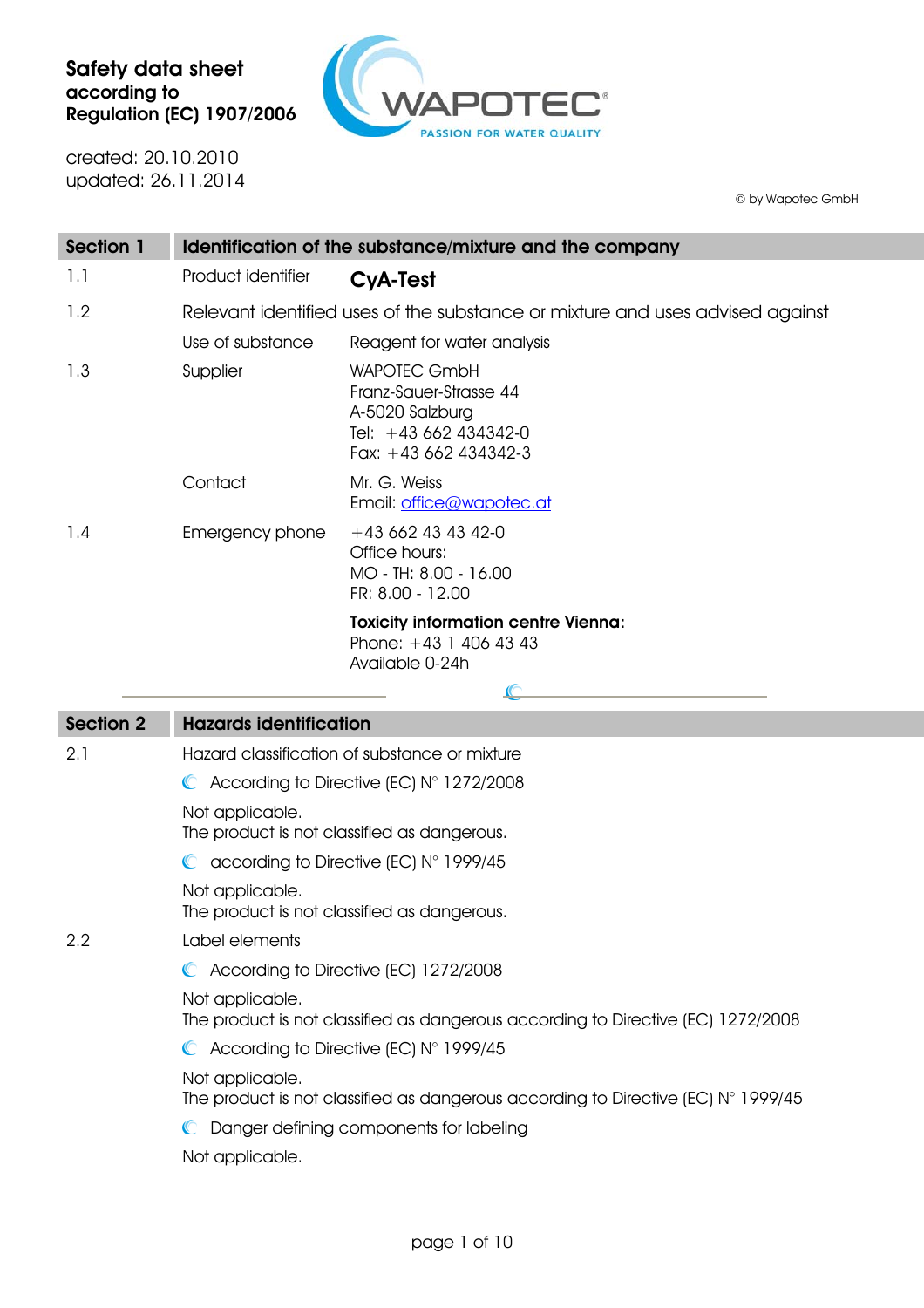

2.3 Other hazards Not applicable.

| <b>Section 3</b> | <b>Composition/information on ingredients</b>                                                                     |
|------------------|-------------------------------------------------------------------------------------------------------------------|
| 3.2              | <b>Mixtures</b>                                                                                                   |
|                  | C Chemical characteristics                                                                                        |
|                  | Preparation of organic and inorganic compounds                                                                    |
|                  | C Dangerous ingredients                                                                                           |
|                  | None.                                                                                                             |
|                  | REACH - Pre-registered substances All components are REACH pre-registered.<br>$\mathbb{C}$                        |
|                  |                                                                                                                   |
| <b>Section 4</b> | <b>First-aid measures</b>                                                                                         |
| 4.1              | Description of first-aid measures                                                                                 |
|                  | Remove immediately all contaminated clothing.                                                                     |
|                  | After inhalation<br>$\mathbb{C}$                                                                                  |
|                  | Move affected person immediately to fresh air. Consult physician if disturbances occur.                           |
|                  | After skin contact                                                                                                |
|                  | After skin contact, wash immediately with plenty of water and soap and rinse thoroughly.                          |
|                  | C After eye contact                                                                                               |
|                  | After eye contact, rinse eye for several minutes (at least 15 minutes) with running water holding ey              |
|                  | apart.                                                                                                            |
|                  | Consult a physician immediately.                                                                                  |
|                  | After ingestion<br>$\mathbb{C}$                                                                                   |
|                  | Rinse mouth with cold water and drink 1-2 glasses of water.<br>Consult physician if disturbances occur.           |
| 4.2              | Most important symptoms and effects, acute and delayed                                                            |
|                  | After ingestions of large quantities:<br>Thirst<br>Stomach pains<br>General sickness<br>Pseudo allergic reactions |
| 4.3              | Indications for immediate medical attention or special treatment needed                                           |
|                  | No further information available.                                                                                 |
|                  | <u> 1980 - Johann Barbara, martxa a</u>                                                                           |

## Section 5 Fire-fighting measures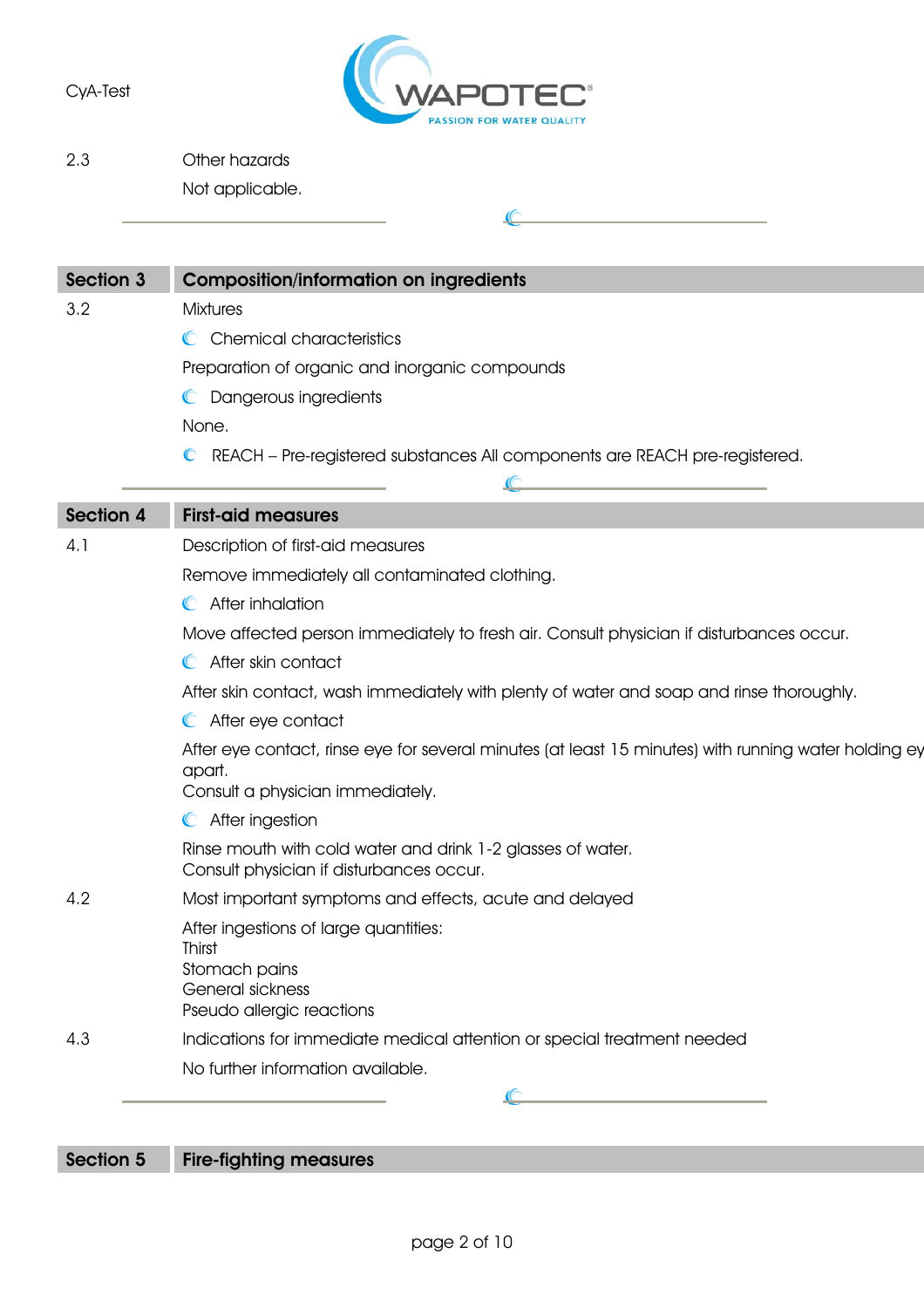

- 5.1. Extinguishing media
	- **C** Suitable extinguishing media

Use fire fighting measures that suit the environment.

Unsuitable extinguishing media for safety reasons

No further information available.

5.2 Special hazards arising from the substance or mixture

Formation of toxic gases is possible during heating or in case of fire.

Nitrogen oxides (NO<sub>x</sub>) Carbon monoxide (CO) Sulphur dioxide  $(SO<sub>2</sub>)$ Hydrogen chloride (HCI) Ammonia  $(NH_3)$ Phosphorus oxides  $(P_xO_x)$ Potassium oxide Hydrocyanic acid (prussic acid)

5.3 C Advice for firefighters

Special protective equipment: Wear self-contained breathing apparatus and full protective clothing

Additional information:

Collect contaminated fire fighting water separately. It must not enter drains. Dispose of fire debris and contaminated fire fighting water in accordance with official regulations Ambient fire may liberate hazardous vapors.

| Section 6 | <b>Accidental release measures</b>                                                                                                                                                |  |  |
|-----------|-----------------------------------------------------------------------------------------------------------------------------------------------------------------------------------|--|--|
| 6.1       | Personal precautions, protective equipment and suitable emergency procedures.                                                                                                     |  |  |
|           | Wear protective equipment. Keep unprotected persons away.                                                                                                                         |  |  |
| 6.2       | Environmental precautions                                                                                                                                                         |  |  |
|           | Do not allow product to reach sewage system or water bodies.                                                                                                                      |  |  |
| 6,3       | Measures for cleaning/collecting:                                                                                                                                                 |  |  |
|           | Dispose of contaminated material as waste according to section 13.<br>Collect mechanically.<br>Ensure adequate ventilation.                                                       |  |  |
| 6.4       | Additional information                                                                                                                                                            |  |  |
|           | No dangerous materials are released.<br>Information on safe handling see section 7.<br>Information on protective measures see section 8<br>Information on disposal see section 13 |  |  |
|           |                                                                                                                                                                                   |  |  |

Section 7 Handling and storage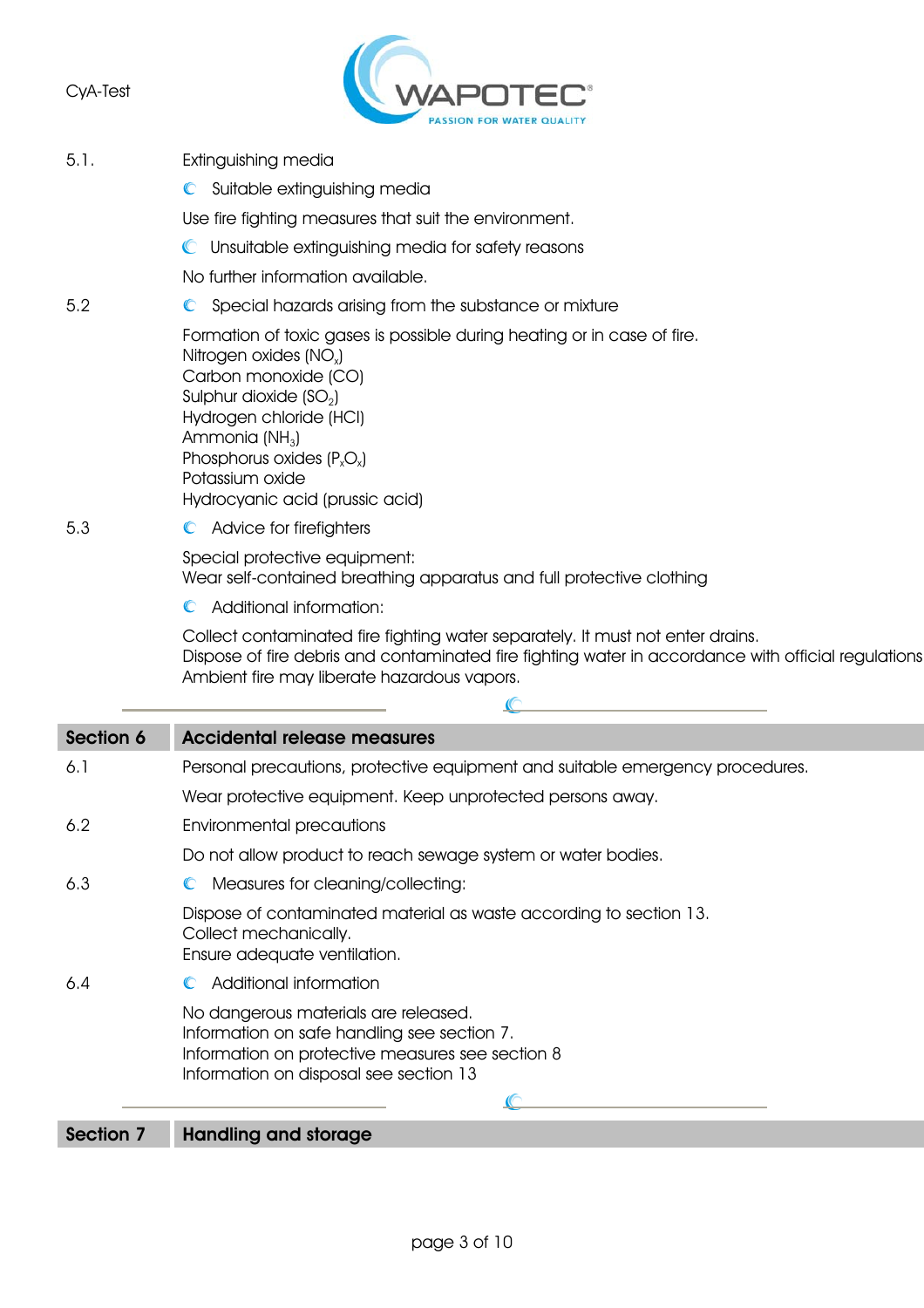

- 7.1 C Precautions for safe handling Provide suction extractors if dust is formed. 7.2 Conditions for safe storage including any incompatibilities  $\mathbb{C}$ Fire and explosion protection measures Keep away from sources of ignition - no smoking. **C** Design of storage rooms and container Protect from heat and direct sunlight. Store under dry and cool conditions. Protect from humidity and keep away from water. Protect from the effects of light. Recommended storage temperature: 20°C +/-5°C **C** Material incompatibility No further information available. C VbF class: 11 7.3 Specific end uses No further information available. Section 8 Exposure controls and personal protection
- 8.1 Control parameters

The product does not contain relevant quantities of substances with monitored limits based on the workplace.

- 8.2 Exposure controls
	- General protective and hygiene measures

Follow usual precautions when dealing with chemicals. Keep away from food and drinks. Do not eat or drink at work, wash hands before breaks and end of work. Avoid eye and skin contact. Avoid inhaling of steams/aerosols. Change contaminated work wear and clean it before the next wearing. Preventive skin protection.

Protective equipment should be selected specifically for the working place, depending on concentration and quantity of the hazardous substances handled. The resistance of the protective clothing to chemicals should be ascertained with the respective supplier.

**C** Respiratory protection

In case of release of dust/aerosol only work with a protection mask. Recommended filter device for short term use: Filter P1

**C** Hand protection

Preventive skin protection by use of skin-protecting agents is recommended. After use of gloves apply skin-cleaning agents and skin cosmetics.

Glove material Nitrile rubber Recommended thickness of the material:  $\geq 0.11$  mm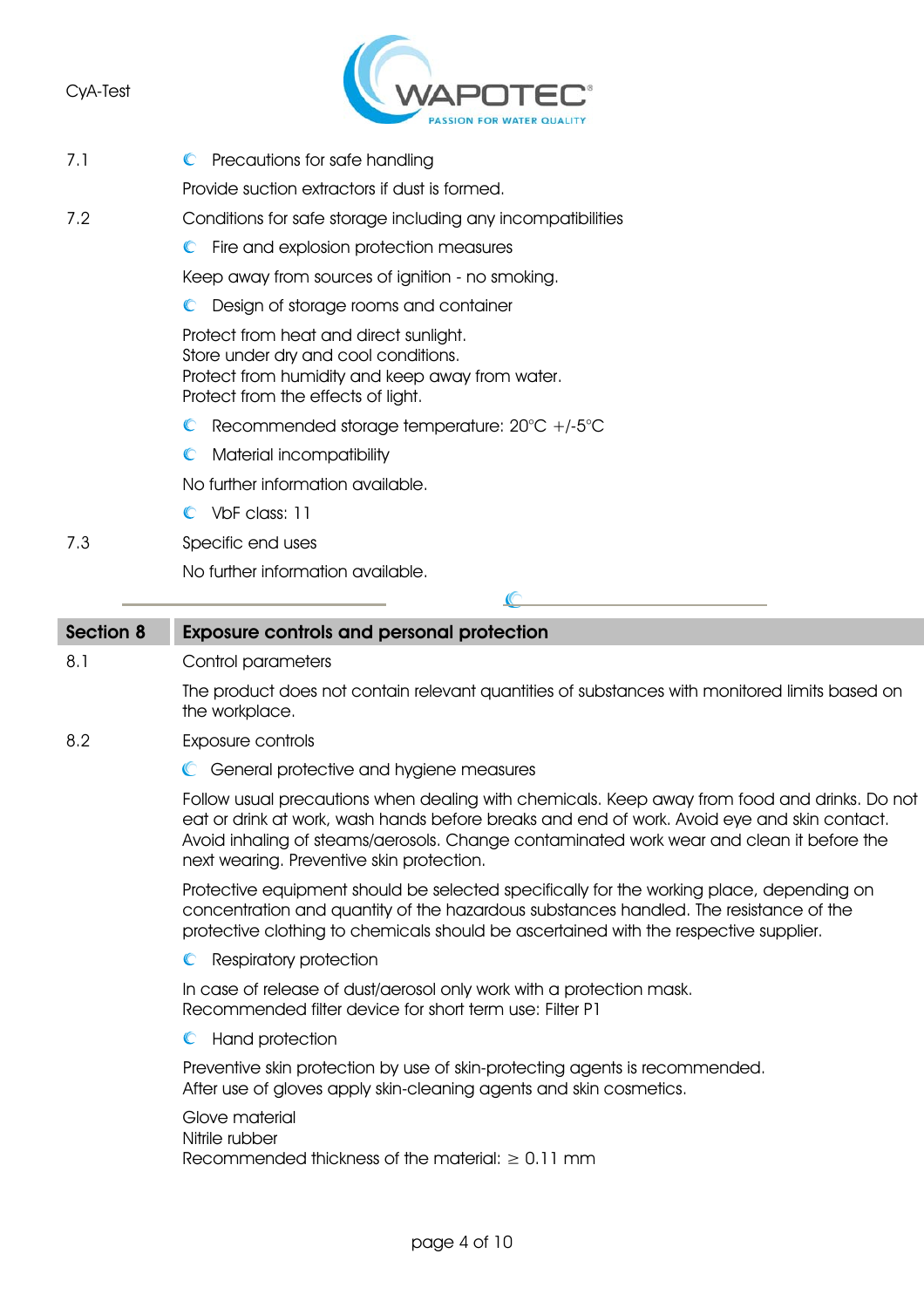

The exact break through time has to be found out by the manufacturer of the protective gloves a be observed.

 $\mathcal{C}$ 

Value for the permeation: Level  $\geq 1$  (<10 min)

 $\bullet$  Eye protection:

Use against the effects of fumes / dust Tightly sealed goggles

**C** Personal protection

Protective working clothing

| Section 0 | <b>Physical and chemical properties</b>               |                          |  |  |
|-----------|-------------------------------------------------------|--------------------------|--|--|
| 9.1       | Information on basic physical and chemical properties |                          |  |  |
|           | Appearance                                            | <b>Tablets</b>           |  |  |
|           | Color                                                 | White                    |  |  |
|           | Ordor                                                 | Odorless                 |  |  |
|           | Odor threshold                                        | No data available        |  |  |
|           | pH (20°C)                                             | 6                        |  |  |
|           | Melting point                                         | Not determined           |  |  |
|           | Boiling point / Boiling range                         | Not applicable           |  |  |
|           | Flash point                                           | Not applicable           |  |  |
|           | Evaporation rate                                      | Not applicable           |  |  |
|           | Flammability                                          | No data available        |  |  |
|           | Upper explosion limit                                 | No data available        |  |  |
|           | Lower explosion limit                                 | No data available        |  |  |
|           | Vapor pressure                                        | Not available            |  |  |
|           | Density                                               | 1,38 $g/cm3$             |  |  |
|           | Solubility in water (20°C)                            | Soluble                  |  |  |
|           | Partition coefficient:<br>n-octanol-water             | No data available        |  |  |
|           | Auto ignition temperature                             | No data available        |  |  |
|           | Decomposition temperature                             | No data available        |  |  |
|           | Viscosity                                             | No data available        |  |  |
|           | <b>Explosive properties</b>                           | Product is not explosive |  |  |
|           | Oxidizing properties                                  | No data available        |  |  |
|           |                                                       |                          |  |  |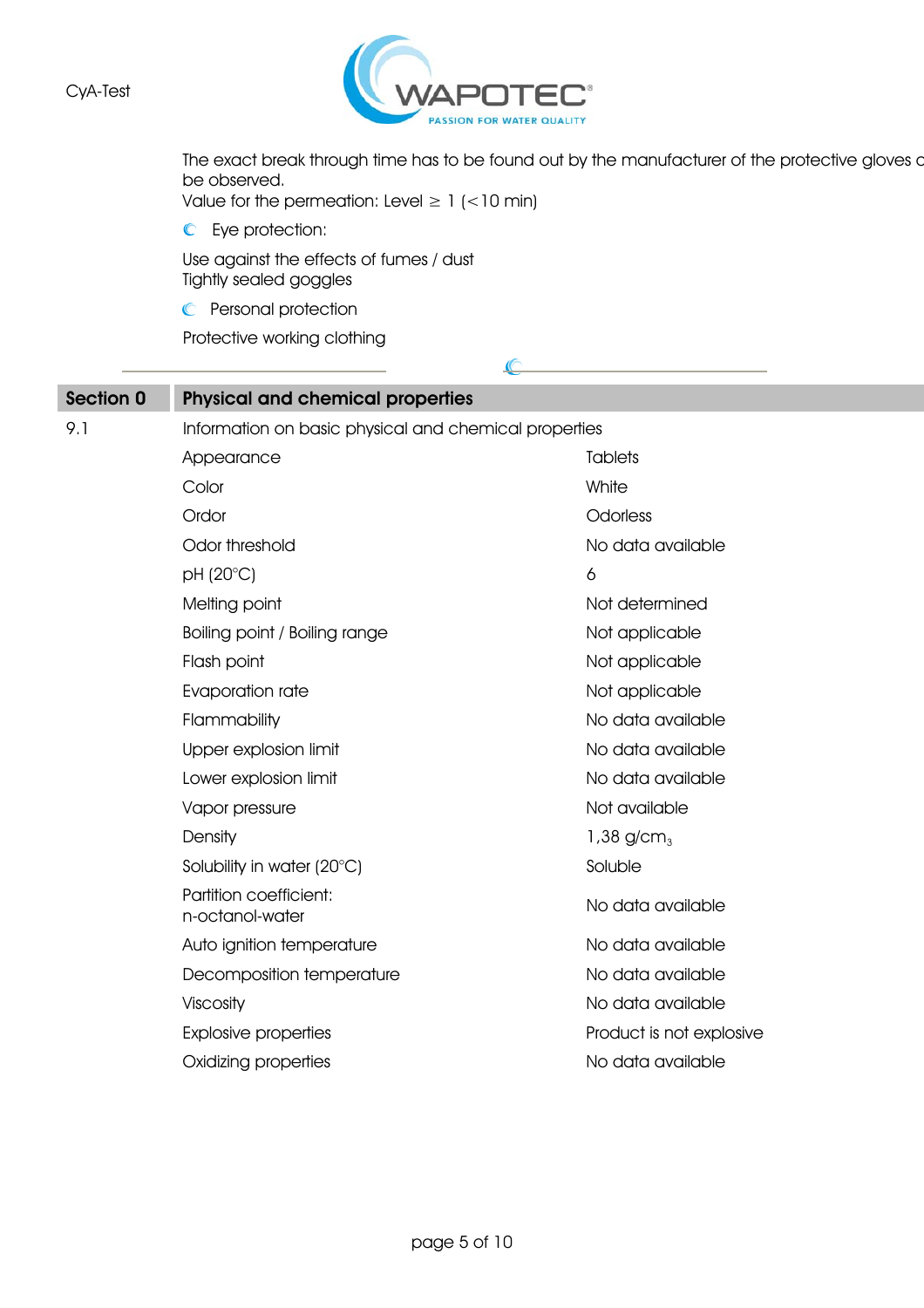

 $\mathbb{C}$ 

9.2. Other information: Solid content: 100,0% Solvent content: Organic solvents: 0,0%

No further information available.

| <b>Section 10</b> | <b>Stability and reactivity</b>                                                           |  |  |
|-------------------|-------------------------------------------------------------------------------------------|--|--|
| 10.1              | Reactivity                                                                                |  |  |
|                   | There are expected no hazardous reactions for intended use                                |  |  |
| 10.2              | Chemical stability                                                                        |  |  |
|                   | No decomposition if used according to specifications.                                     |  |  |
| 10.3              | Possibility of hazardous reactions                                                        |  |  |
|                   | Reacts with acids, alkalis and oxidizing agents                                           |  |  |
| 10.4              | Conditions to avoid                                                                       |  |  |
|                   | Avoid extreme temperatures.                                                               |  |  |
| 10.5              | Incompatible materials                                                                    |  |  |
|                   | Alkalimetals<br>Acids<br>Halogen compounds<br>Combustible substances<br>Oxidants          |  |  |
| 10.6              | Hazardous decomposition products                                                          |  |  |
|                   | Carbon monoxide (CO) and carbon dioxide $(CO2)$<br>See section 5                          |  |  |
|                   |                                                                                           |  |  |
| <b>Section 11</b> | <b>Toxicological information</b>                                                          |  |  |
| 11.1              | Information on toxicological effects                                                      |  |  |
|                   | $\bullet$ LD/LC50 values that are relevant for classification (literature)                |  |  |
|                   | Acute toxicity<br>Quantitative data on the toxicity of the preparation are not available. |  |  |
|                   | C Primary irritant effect:                                                                |  |  |
|                   | No irritation<br>Skin:                                                                    |  |  |
|                   | Eye:<br>Possible ilrritation                                                              |  |  |
|                   | Sensitization<br>$\mathbb{C}$                                                             |  |  |
|                   | No sensitizing effect known.                                                              |  |  |
|                   | C Subacute to chronic toxicity:                                                           |  |  |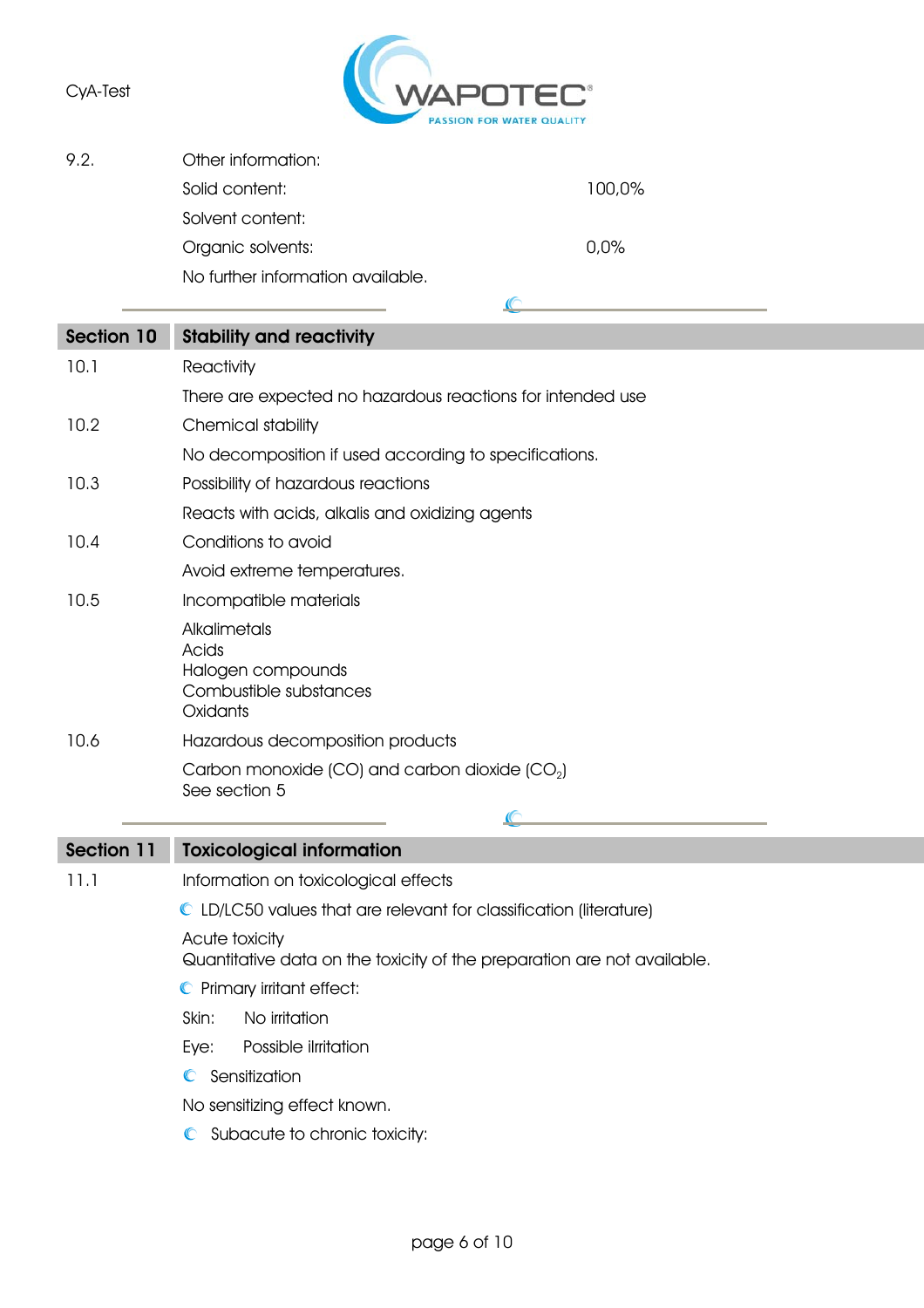

## Chronic dermatitis

C Cancerogenity

No data available.

**C** Mutagenicity

No data available.

**C** Reproductive toxicity

No data available.

Additional toxicological information:

The product is not subject to classification according to the calculation method of the General E Classification Guidelines for Preparation as issued in the latest version.

When used and handled according to specifications, the product does not have any harmful eff according to our experience and the information provided by us.

The usual precautionary measures should be adhered to general rules for handling chemicals.

 $\mathbb{C}$ 

| <b>Section 12</b> | <b>Ecological information</b>                                                                                                                                                                                                          |
|-------------------|----------------------------------------------------------------------------------------------------------------------------------------------------------------------------------------------------------------------------------------|
| 12.1              | <b>Toxicity</b>                                                                                                                                                                                                                        |
|                   | • Aquatic toxicity of individual components                                                                                                                                                                                            |
|                   | No further information available.                                                                                                                                                                                                      |
| 12.2              | Persistence and degradability                                                                                                                                                                                                          |
|                   | No data available.                                                                                                                                                                                                                     |
| 12.3              | <b>Bioaccumulation potential</b>                                                                                                                                                                                                       |
|                   | Depending on the concetration, phosporus compounds may contribute to the eutrophication<br>water supplies.                                                                                                                             |
| 12.4              | Mobility in soil                                                                                                                                                                                                                       |
|                   | No data available.                                                                                                                                                                                                                     |
|                   | C Additional ecological information:                                                                                                                                                                                                   |
|                   | <b>General information:</b><br>(Preparation) Water hazard class 2 (German Regulation) (self-assessment acc. VwVwS Annex 4 N<br>3)<br>Hzardous for water.<br>Do not allow product to reach ground water, water bodies or sewage system. |
| 12.5              | Results of PBT- and vPvB-assessment                                                                                                                                                                                                    |
|                   | No data available for the product itself.                                                                                                                                                                                              |
| 12.6              | Other adverse effects                                                                                                                                                                                                                  |
|                   | No further information available.                                                                                                                                                                                                      |
|                   | C Additional information                                                                                                                                                                                                               |
|                   | Quantitative data about ecological effects are not available for this product                                                                                                                                                          |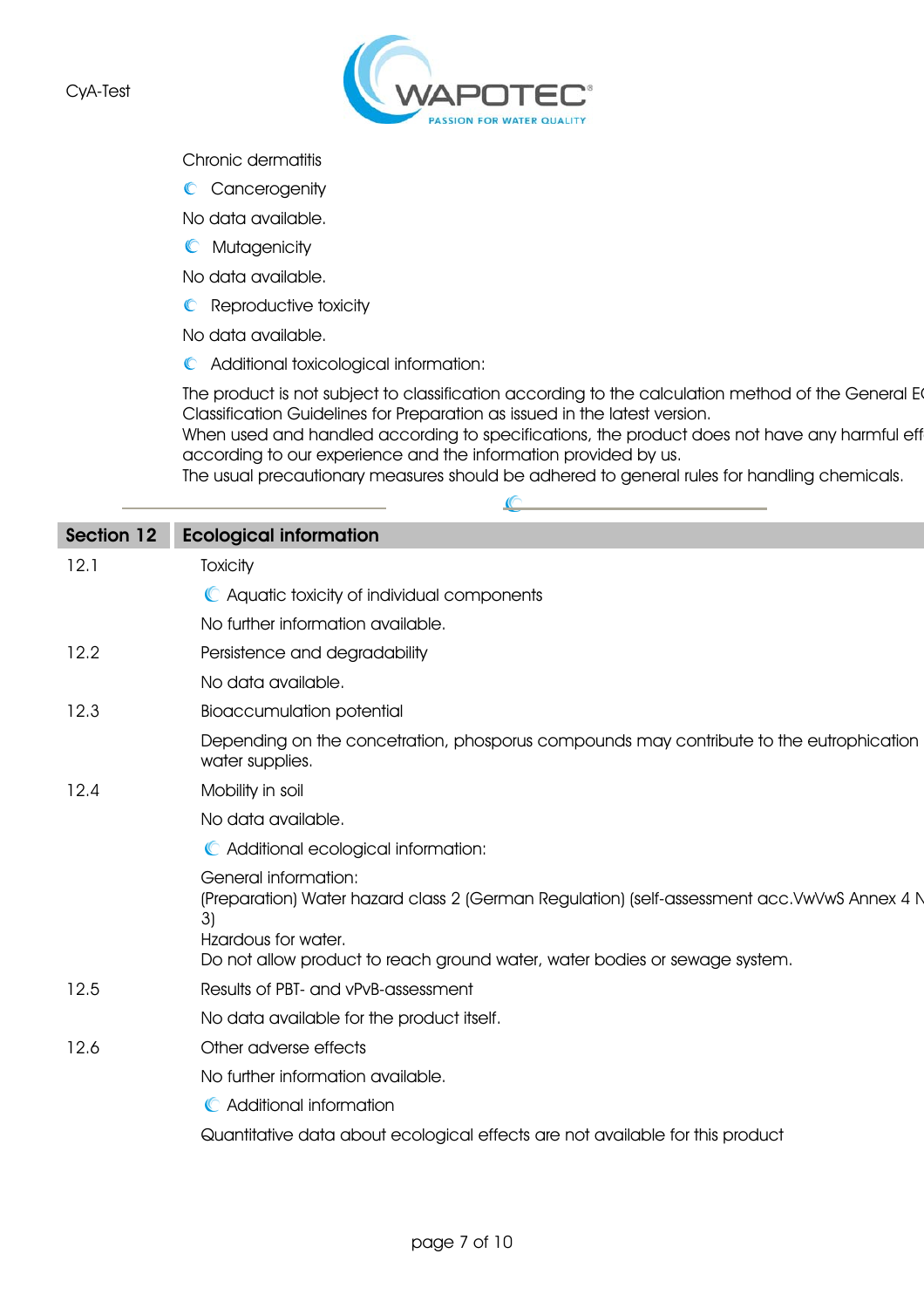

## Section 13 Disposal considerations

13.1 C Waste treatment methods

Must not be disposed of together with household garbage. Do not allow product to reach sewag Hand over to disposers of hazardous waste. Chemicals must be disposed of in compliance with r and regional regulations. Under www.retrologistik.de you will find country- and substance-specific information as well as contact partners.

**C** Waste key number

16 05 09

Waste name

Discarded chemicals other than those mentioned in 16 05 06, 16 05 07 or 16 05 08.

 $\mathcal{C}$ 

**C** European waste catalogue

EWC-waste key is source-related. The decision is up to the enduser.

C Contaminated packaging material

Chemicals must be disposed of in compliance with national and regional regulations. Under www.retrologistik.de you will find country- and substance-specific information as well as contact p Recommended cleaning agent:

Water, if necessary with cleaning agent.

| Section 14 | <b>Transport information</b>                                                                |  |  |
|------------|---------------------------------------------------------------------------------------------|--|--|
|            | No dangerous good according to regulation for transport of dangerous goods.                 |  |  |
| 14.1       | <b>UN-Number</b>                                                                            |  |  |
|            | Not applicable.                                                                             |  |  |
| 14.2       | Proper UN-shipping name                                                                     |  |  |
|            | Not applicable.                                                                             |  |  |
| 14.3       | Transport hazard class                                                                      |  |  |
|            | Not applicable.                                                                             |  |  |
| 14.4       | Packaging group                                                                             |  |  |
|            | Not applicable.                                                                             |  |  |
| 14.5       | Environmental hazards                                                                       |  |  |
|            | Not applicable.                                                                             |  |  |
| 14.6       | Special precautions for the user                                                            |  |  |
|            | Not applicable.                                                                             |  |  |
| 14.7       | Transport in bulk according to Annex II of MARPOL agreement 73/78 and according to IBC-Code |  |  |
|            | Not applicable.                                                                             |  |  |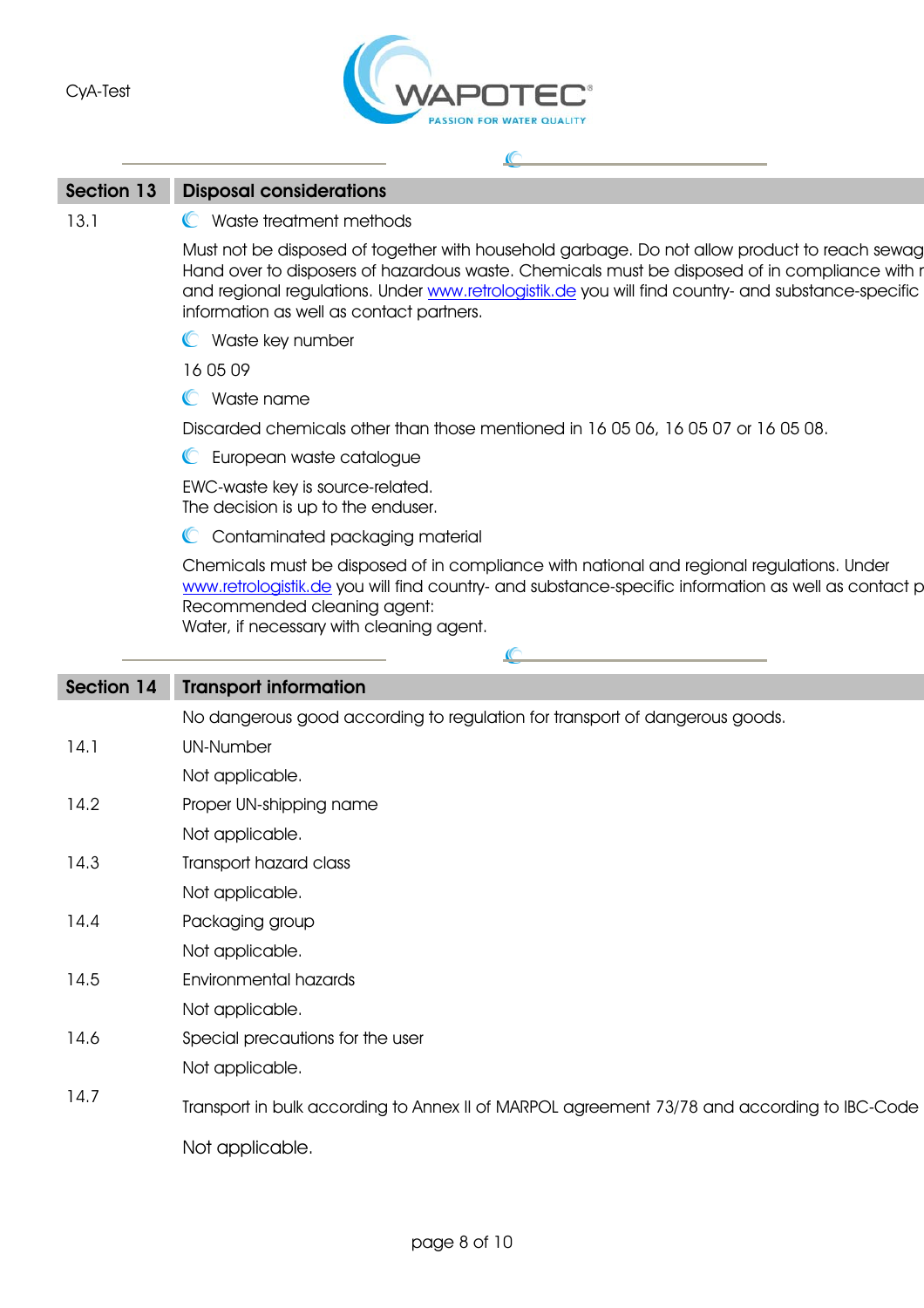

 $\sqrt{C}$ 

| Section 15 | <b>Regulatory information</b>                          |                                                                                                                                                                                                                                                                                                                                                                                                                                               |                                                                                 |  |  |
|------------|--------------------------------------------------------|-----------------------------------------------------------------------------------------------------------------------------------------------------------------------------------------------------------------------------------------------------------------------------------------------------------------------------------------------------------------------------------------------------------------------------------------------|---------------------------------------------------------------------------------|--|--|
| 15.1       |                                                        | Safety-, health-, ambient- and legislation specific instructions for substance or mixture                                                                                                                                                                                                                                                                                                                                                     |                                                                                 |  |  |
|            |                                                        | This safety data sheet complies with the Regulations (EC) Reach N° 1907/2006.<br>The mixture is classified according to Dangerous Preparations Directive (EC) 1999/45 and to regi<br>(EC)1272/2008 Annex I.                                                                                                                                                                                                                                   |                                                                                 |  |  |
|            |                                                        | <b>National regulations:</b>                                                                                                                                                                                                                                                                                                                                                                                                                  |                                                                                 |  |  |
|            | Austria:                                               |                                                                                                                                                                                                                                                                                                                                                                                                                                               |                                                                                 |  |  |
|            | C<br>C<br>$\mathbb{C}$                                 | Labeling according to BGBI II 2000/81 ChemV 1999.<br>The product is not classified and does not require hazards identification.<br>ChemG 1996-amendment 2011.<br>This product is not classified hazardous (no hazardous preparation) according to<br>the Austrian chemical legislation of 1996-amendment 2011.<br>VbF - Directive about combustible liquids (BGBI 1991/240)<br>This product is not classified as combustible liquid acc. VbF. |                                                                                 |  |  |
|            |                                                        | Germany:                                                                                                                                                                                                                                                                                                                                                                                                                                      |                                                                                 |  |  |
|            | C                                                      | WP 1 (low water hazardous)                                                                                                                                                                                                                                                                                                                                                                                                                    | Classification in water hazard classes according VwVwS dated 17.05.1999/annex 4 |  |  |
|            |                                                        | <b>Employment restrictions:</b>                                                                                                                                                                                                                                                                                                                                                                                                               | Not applicable.                                                                 |  |  |
|            |                                                        | Major Accident Ordinance (12. Blm SchV): Not applicable.                                                                                                                                                                                                                                                                                                                                                                                      |                                                                                 |  |  |
|            |                                                        | Classification in water hazard classes:                                                                                                                                                                                                                                                                                                                                                                                                       | WP 1 (self-assessment, acc.<br>annex 4 Nr.3 VwVwS).                             |  |  |
|            |                                                        | Low water hazardous                                                                                                                                                                                                                                                                                                                                                                                                                           |                                                                                 |  |  |
| 15.2       | Chemical safety assessment                             |                                                                                                                                                                                                                                                                                                                                                                                                                                               |                                                                                 |  |  |
|            | A chemical safety assessment has not been carried out. |                                                                                                                                                                                                                                                                                                                                                                                                                                               |                                                                                 |  |  |
|            |                                                        |                                                                                                                                                                                                                                                                                                                                                                                                                                               |                                                                                 |  |  |

## Section 16 Other information

The information provided on this SDS is correct to the best of our knowledge and information, but not to be consi warranty or quality specification nor creates contractual relationship. The information given is designed only as a for safe handling. Since unknown risk potentials can never be completely ruled out, the product should be handl the usual care when dealing with chemicals and only for the uses listed in Section 1.

The categorisation according to Dangerous Preparations Directive 1999/45/EC rsp. regulation CLP (EC)1272/2008 on the classification of the single component according to Annex VI of regulation CLP (EC)1272/2008 as well as o manufacturer's data completed by hazardous material database.

**C** Relevant R-phrases

Not applicable

**C** Relevant H-phrases